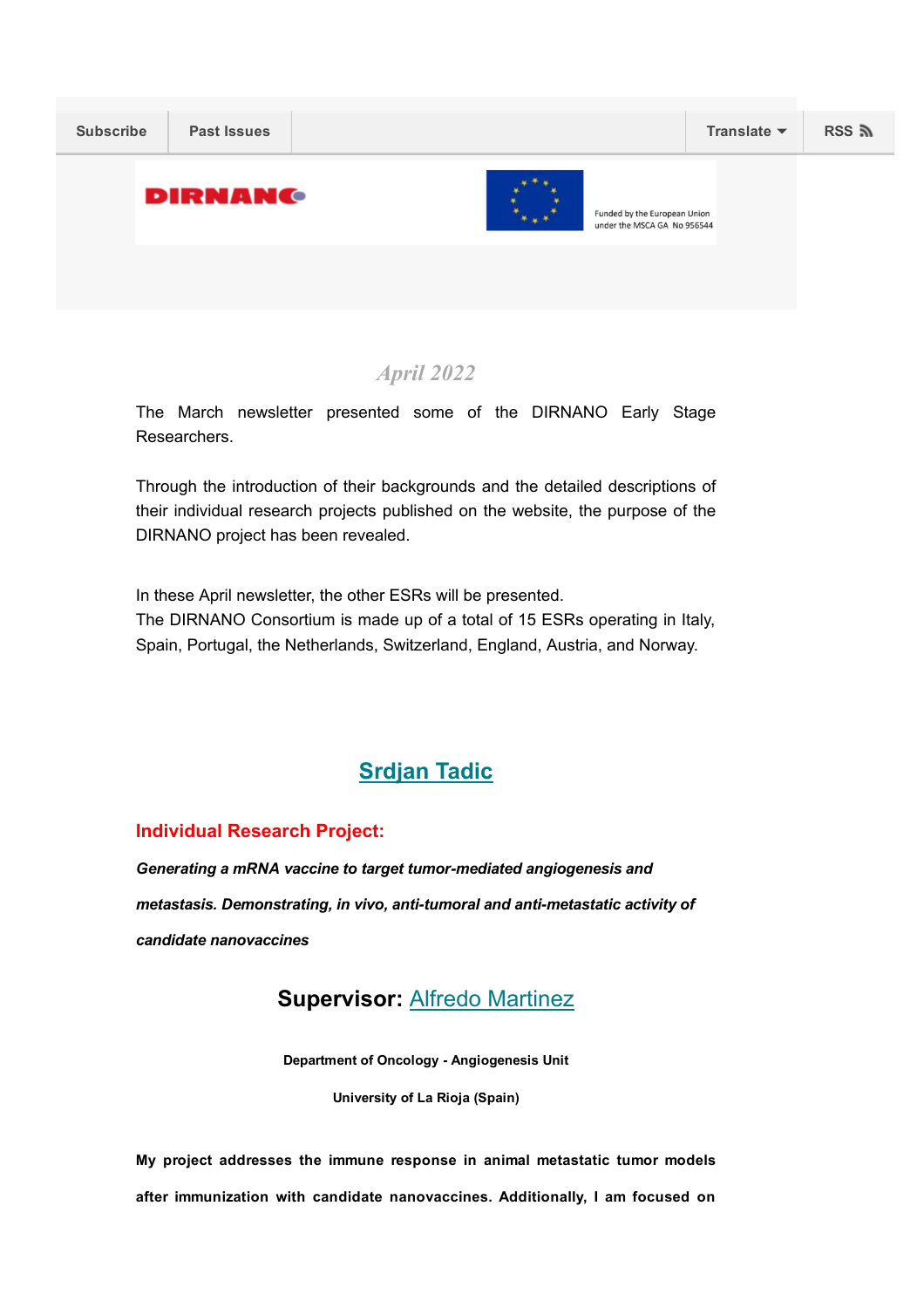the development of a mRNA vaccine targeting adrenomedullin, which is one of the crucial regulators of angiogenesis. The process of angiogenesis is a main driver of metastasis. Cancer is the leading cause of death worldwide and metastasis is responsible for 90% of cancer patient deaths. That said, development of a successful cancer vaccine formulation would have tremendous impact on this defeating statistic and remains one of the main goals of new era medicine.

# Find Out [More](http://dirnano.com/individual-research-project-generating-a-mrna-vaccine-to-target-tumor-mediated-angiogenesis-and-metastasis/)

# Tobias [Komsthoeft](https://dirnano.com/wp-content/uploads/2021/11/CV-ESR-Tobias-Komsthoeft.pdf)

#### Individual Research Project:

*Novel Coating Technology for Immuno-Directing NP Coatings* 

Supervisor: [Samuele](https://dirnano.com/wp-content/uploads/2021/11/CV-Scientist-in-charge-Samuele-Tosatti.pdf) Tosatti

Department of Mechanical and Process Engineering

SuSoS AG (Switzerland)

In my PhD project I try to develop a new type of coating for nanoparticles that enables very specific interactions in the body. This coating should provide the nanoparticle with the ability to interact with proteins and cells in a two-folded way. Firstly, the nanoparticles with this coating should be able to target specific cells (e.g., tumor cells). Secondly, the coating should prevent other interactions between the nanoparticle and untargeted proteins and cells. This would potentially allow the coated nanoparticles to be used for new types of drugs and nanovaccines.

Find Out [More](http://dirnano.com/individual-research-project-novel-coating-technology-for-immuno-directing-np-coatings/)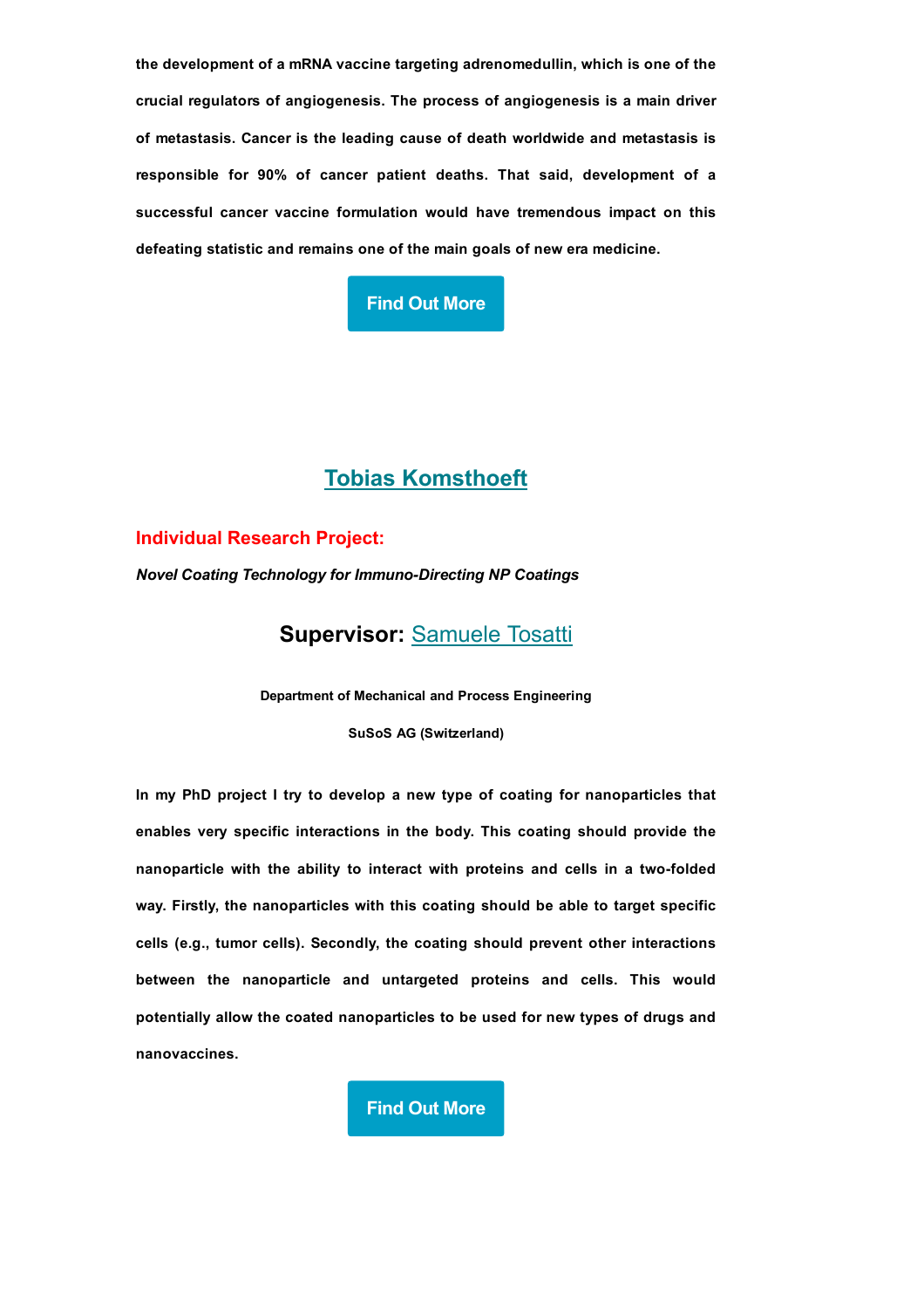# Margarita [Kislukhina](https://docs.google.com/document/d/1EC3twuEPc9yy-Ri_V7mYy7I-XT9ut75Fj0Oadj_dO74/edit)

#### Individual Research Project:

*New diagnostic techniques based on Doctor Vida point-of-care platform* 

# Supervisor: [Gonçalo](https://www.linkedin.com/in/goncalodoria/) Doria

Department of Biological Sciences

STAB VIDA (Portugal)

My project is focused on the development of monoclonal antibodies using novel techniques and early-stage point-of-care diagnostics. The idea is to provide natural polyclonal or monoclonal antibodies and collaborate in cloning appropriate variable genes to produce artificial recombinant antibodies. Moreover, new specific immune-based assays for complement and other corona protein assays will be developed. The aim of point-of-care diagnostic testing or nearpatient testing is to minimize the time and accurately achieve real-time, lab-quality diagnostic results, thereby allowing clinicians and patients to make quick clinical decisions.

## Find Out [More](https://dirnano.com/individual-research-project-new-diagnostic-techniques-based-on-doctor-vida-point-of-care-platform/)

# Tom [Kalathil](https://www.linkedin.com/in/tom-kalathil-raju-448614132/) Raju

#### Individual Research Project:

*Characterization of immune response generated by the nanovaccine candidates*

# Supervisor: Alfredo [Martínez](https://publons.com/researcher/2681090/alfredo-martinez/)

Oncology Area, Center for Biomedical Research of La Rioja

Fundación Rioja Salud (Spain)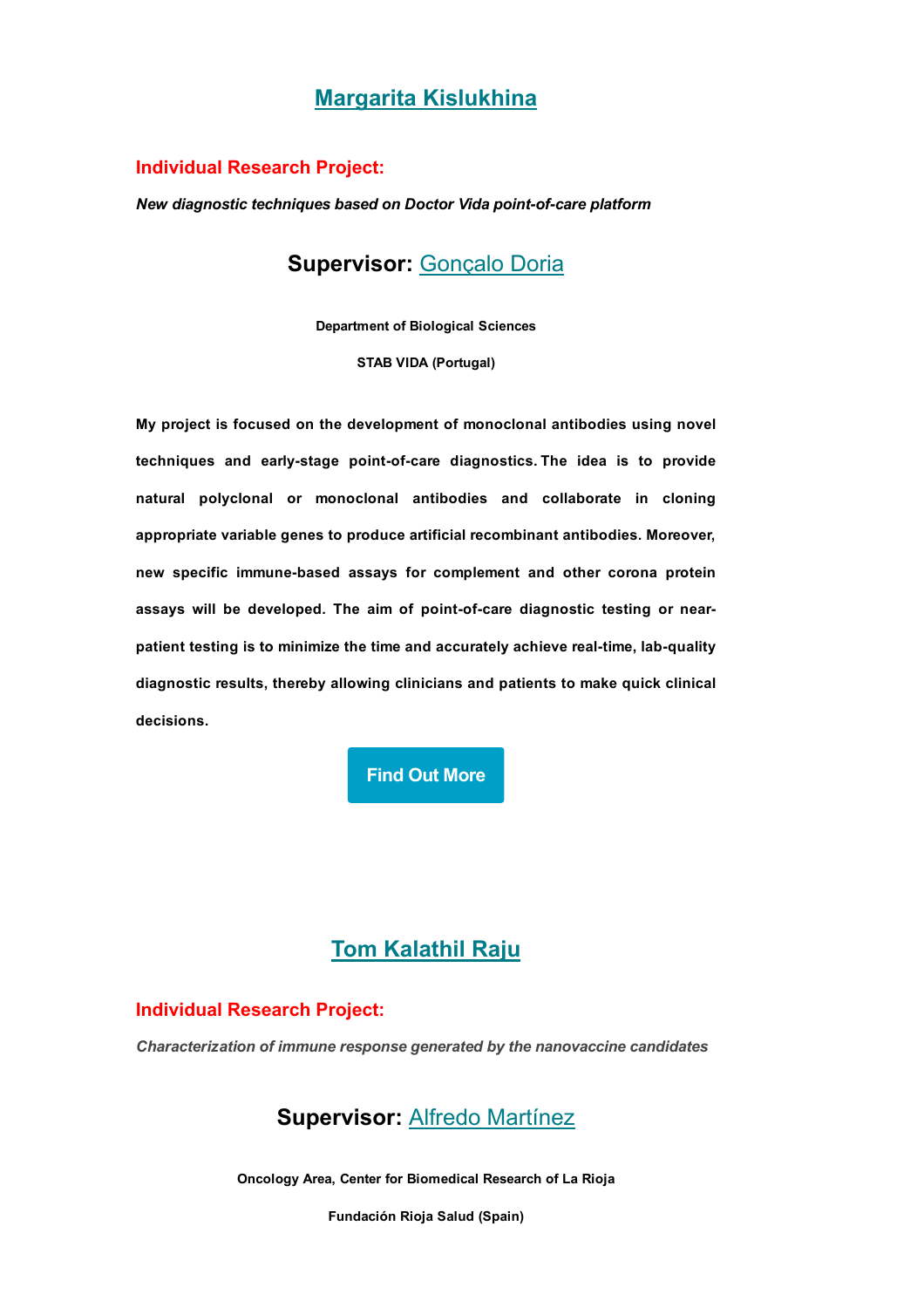In the project, I am trying to characterize the immune response in animals after injecting them with the nanovaccines generated by our fellow members of the consortium. This analysis would help them to have a better understanding for proposed modification and improve their anti-cancer vaccine candidates. In addition, I am trying to develop prophylactic vaccine to prevent tumor metastasis, in which tumor associated angiogenesis will be targeted by inserting the DNA sequence of an angiogenic factor (PAMP, N-terminal peptide) in attenuated Salmonella typhimurium bacteria.

Development of a successful cancer vaccine formulation would have tremendous impact on world health and remains one of the main goals of new era medicine.



## [Hajira](https://dirnano.com/wp-content/uploads/2021/11/CV-ESR-Hajira-Banu-H.pdf) Banu H.

#### Individual Research Project:

*Complement Benign Nanoparticles*

## Supervisor: Moein [Moghimi](https://www.ncl.ac.uk/pharmacy/people/profile/seyedmoghimi.html)

School of Pharmacy

Newcastle University (UK)

On intravenous administration many nanomedicines trigger uncontrolled complement activation resulting in adverse reactions. To circumvent this, refined nanoengineering strategies are needed to design nanomedicines that escape detection by the complement system. This research will explore new strategies for surface functionalisation of particulate drug delivery systems with polymers to overcome complement activation in the human blood. The project will involve nanoparticle engineering, biophysical analysis of nanoparticle characteristics and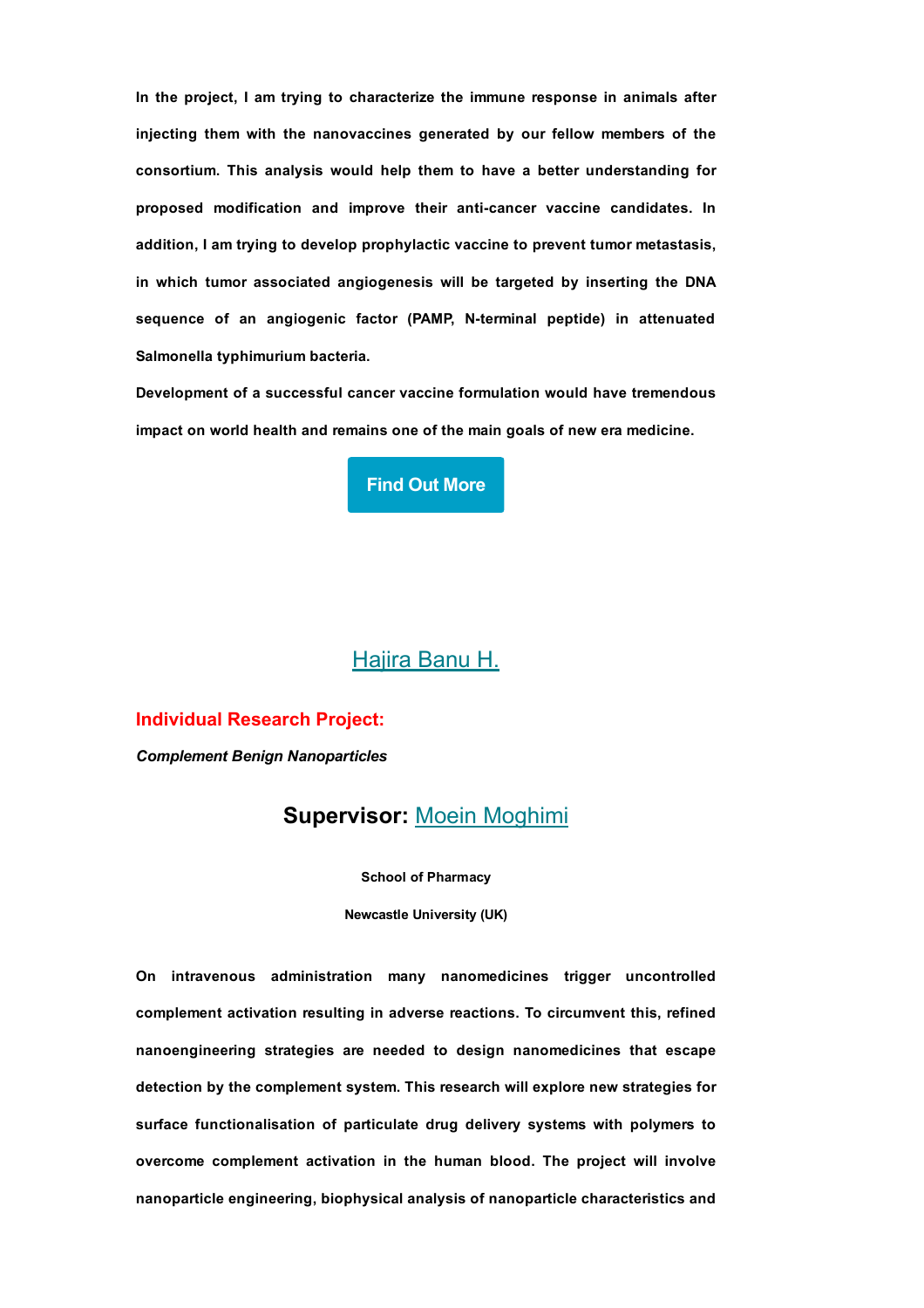mechanistic profiling of complement activation processes in human serum. This study will help in the development of innovative complement benign surfaces for targeted delivery of medicine with fewer side effects conferring patient safety.

Find Out [More](https://dirnano.com/individual-research-project-complement-benign-nanoparticles/)

# Pedro Rafael [Magalhães](https://dirnano.com/wp-content/uploads/2022/02/Pedro-CV.pdf) Veloso

Individual Research Project:

*Protein composition and functional effects of the speciesspecific biomolecular corona formation on NPs*

# Supervisor: [Emanuele](https://dirnano.com/wp-content/uploads/2021/11/CV-Scientist-in-charge-Emanuele-Papini.pdf) Papini

Department of Biomedical Sciences Università degli Studi di Padova (Italy)

As nanoparticle-based formulations enter the human body, they come into contact with biological fluids, which are constituted by, among many others, endogenous proteins that will interact with the nanoparticles. As a result, due to specific interactions, an outer layer of proteins will form on the surface, which is commonly referred to as the "protein corona".

My project focuses on the characterization of the protein corona in different nanoparticles, and the respective response by the immune system. Ideally, this will establish relevant correlations between different nanoparticle formulations and an appropriate immune response, either evading the immune system, or by an increase in their proinflammatory effect.

Find Out [More](https://dirnano.com/individual-research-project-protein-composition-and-functional-effects-of-the-species-specific-biomolecular-corona-formation-on-nps/)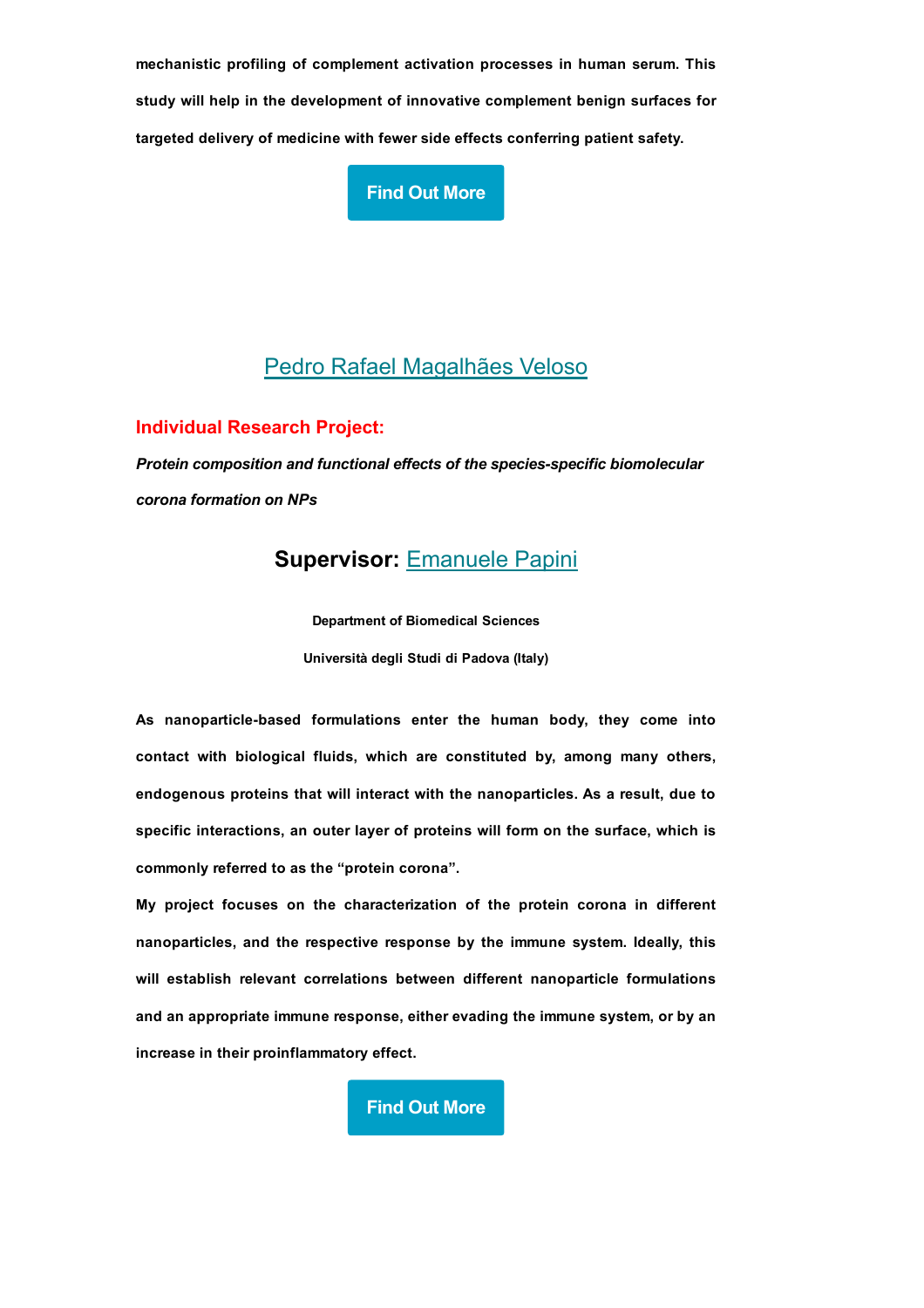## Rita [Ribeiro](https://dirnano.com/wp-content/uploads/2022/02/Ribeiro_cv-2.pdf)

#### Individual Research Project:

*The interaction between nanovaccines and Dendritic cells*

# Supervisor: Jutta Horejs-Hoeck

Department of Biosciences, Cancer Cluster Salzburg ParisLodron University of Salzburg (Austria)

My projects focuses on the effects of nanovaccines on dendritic cells (DCs), which are first responders of the immune system and at the same time have the great ability of orchestrating a potent anti-tumour response. As new immunotherapy developments are increasingly combined with nanomedicines, understanding the interaction between DCs and nanoparticles is crucial for early stages in the development of safe and effective nano-based tumour vaccines. We hypothesize that specific nanovaccine formulations – formulated by other partners within the DIRNANO consortium – have the potential to efficiently reactivate DCs following tolerogenization induced by the TME, driving strong and effective host anti-tumour immune responses.

Find Out [More](https://dirnano.com/individual-research-project-nanovaccines-a-promising-new-therapy-to-boost-anti-tumour-activity-of-dendritic-cells/)

## [Marek](https://dirnano.com/wp-content/uploads/2021/11/CV-ESR-Marek-Feith.pdf) Feith

#### Individual Research Project:

*Exploitation of Immune Cell Infiltration for Optimal Nanoparticlebased Cancer*

*Treatment*

# Supervisor: Gunhild Mælandsmo

Department of Tumor Biology